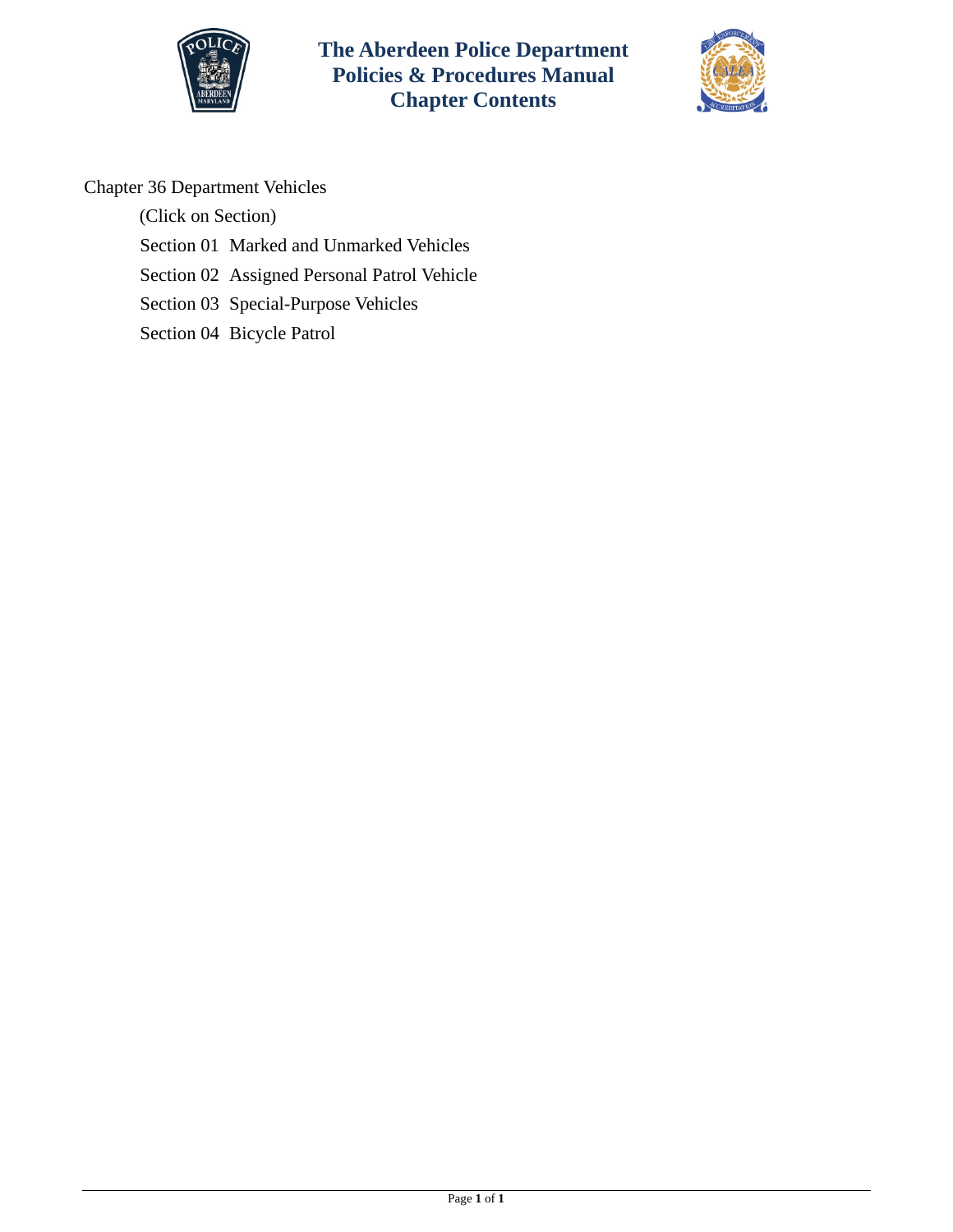



<span id="page-1-0"></span>Chapter 36 Department Vehicles GO 21-019, 07/16/2021 Section 01 Marked and Unmarked Vehicles Supersedes GO 21-004

## **A. Policy**

1. All personnel operating department vehicles shall exercise due regard for the safety of all persons.

#### **B. Definitions**

- 1. Marked Vehicles A vehicle used by the Aberdeen Police Department which is plainly and predominately marked with lettering designating it as an Aberdeen police vehicle.
- 2. Unmarked Vehicle All vehicles used by the Aberdeen Police Department not defined as marked vehicles shall be considered unmarked vehicles.
- 3. Unattended Vehicle The officer is not in the immediate vicinity of the vehicle or the officer does not have the vehicle in clear observation.

### **C. Identification**

- 1. Every motor vehicle of the Department shall be assigned an Aberdeen Police Department vehicle identification number, which shall be displayed on all marked units on both rear quarter panels.
- 2. Marked vehicles shall display MVA issued police registration plates.
- 3. Unmarked vehicles shall display the regulation Maryland registration plates issued for that particular vehicle.

#### **D. Vehicle Operation**

- 1. Unattended Vehicles
	- a. When Department vehicles are left unattended, Department employee shall remove the keys and lock all doors.
- 2. Passengers
	- a. Except as necessary in the performance of police duties and in emergencies, members of the police employee's family or persons not connected with the Department, other than full-time officers of another enforcement department, shall not be transported in patrol cars without the approval of the on-duty patrol supervisor while the officer is on duty.
- 3. Safety Restraint Devices
	- a. While on-duty or off-duty, Department employees operating or riding in vehicles owned by the Aberdeen Police Department or not owned by the Aberdeen Police Department, but being used in an approved official capacity, shall use safety restraint devices (lap belt and shoulder harness) provided by the manufacturer. (41.3.3)
- 4. Transporting Non-Department Personnel
	- a. When transporting individuals other than Department employees in Department vehicles, the driver shall insure that occupants use the required safety equipment.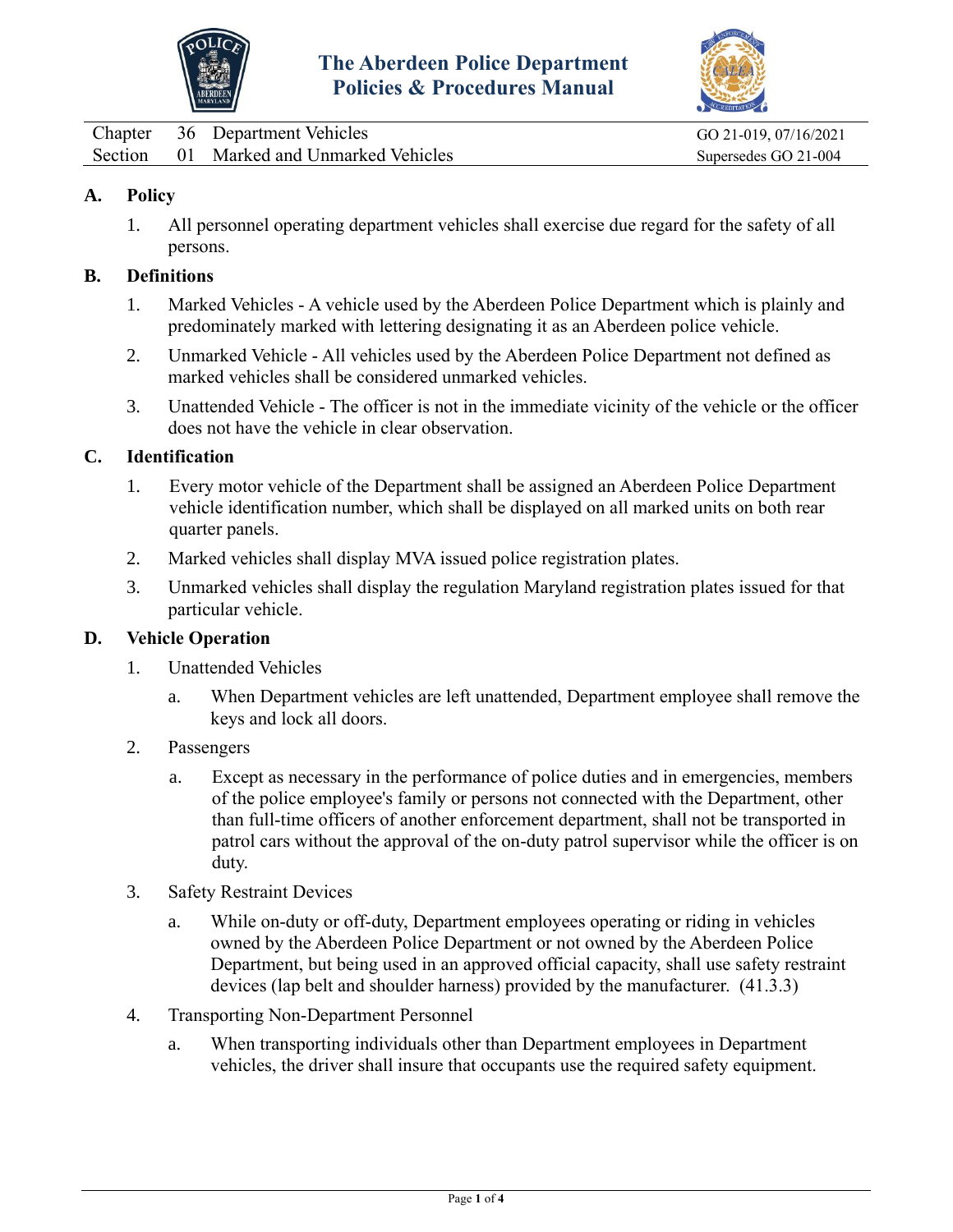



|  | Chapter 36 Department Vehicles          | GO 21-019, 07/16/2021 |
|--|-----------------------------------------|-----------------------|
|  | Section 01 Marked and Unmarked Vehicles | Supersedes GO 21-004  |
|  |                                         |                       |

- 5. Transporting Children
	- a. Children between nine (9) and thirteen (13) years of age shall be transported in the rear seat.
	- b. Children eight (8) years of age or under, or a height of 4'9'' before the age of 8, shall be secured with an approved child safety seat in the rear of an APD vehicle.
		- 1) The safety seat is stored the Sally Port.
		- 2) Officers shall install the child safety seat according to the safety seat manufacturing instructions and/or vehicle manual instructions.
		- 3) Officers shall consider the type of vehicle (hard plastic or soft back seat) that would be most appropriate to install the safety seat and transport the child.
	- c. Children 8 years old or younger may be transported without a child safety seat, in emergencies, when the total circumstances dictate a transport is necessary.
		- 1) The officer shall notify the supervisor of the situation.
	- d. Transport shall apply to on-duty travel and off-duty travel.
	- e. The officer shall document all child transport and the circumstances on the incident report.
- 6. Qualified Operators
	- a. Supervisors shall not allow any employee to operate a Department vehicle unless the employee possesses a valid driver's license for the class of vehicle being operated.
- 7. Only those persons specifically authorized by supervisors to operate Department vehicles may do so.
	- a. Exceptions may be made for those instances when Department vehicles are being road tested in connection with *bona-fide* repair services.

## **E. Vehicle Equipment** (41.3.2)

- 1. The following equipment shall be carried in all Patrol vehicles:
	- a. Blanket (Disposable);
	- b. Crime Scene Barrier Tape One role;
	- c. Insurance Card Kept in vehicle glove box;
	- d. Narcan;
	- e. Registration Card Kept in glove box of vehicle;
	- f. Spare Tire;
- 2. The following equipment shall be carried in CID vehicles:
	- a. Fire Extinguisher (Charged);
	- b. Gate Opener;
	- c. Insurance Card Kept in vehicle glove box;
	- d. Insurance Packet;
	- e. Registration Card Kept in glove box of vehicle; and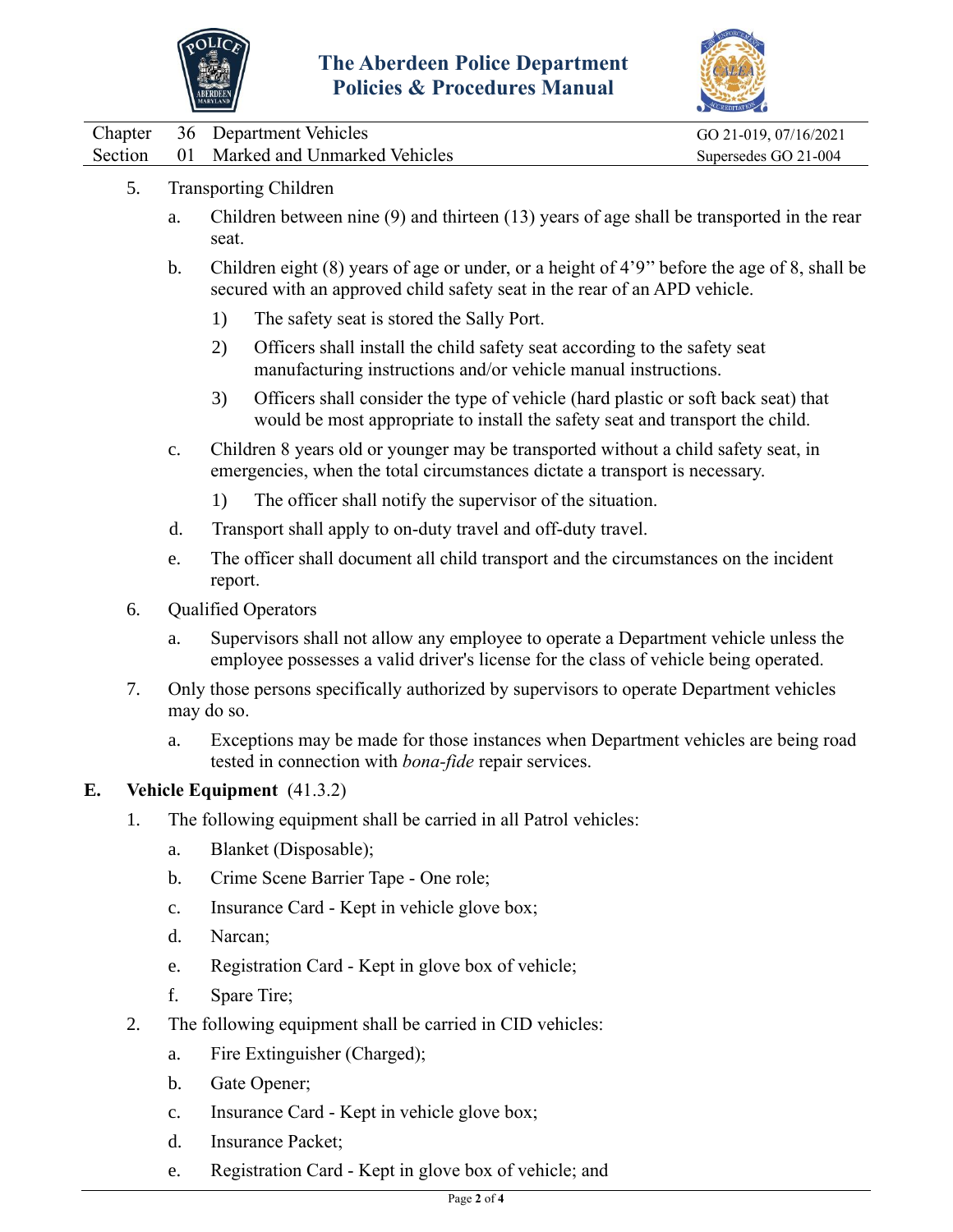



Chapter 36 Department Vehicles GO 21-019, 07/16/2021 Section 01 Marked and Unmarked Vehicles Supersedes GO 21-004

f. Spare Tire

### **F. Vehicle Inspections**

- 1. All Department vehicles shall be inspected bi-annually by the Chief of Police or his designee.
- 2. CID-Assigned Unmarked Vehicles (41.3.2)
	- a. The Administrative Commander or designee shall record any deficiencies discovered and any supplies needing replenishment during the bi-annual inspection.
	- b. The Administrative Commander shall ensure deficiencies are corrected and shall record the corrections.
- 3. Assigned Marked Vehicles
	- a. Supervisors or their designees shall conduct monthly inspections of marked vehicles and equipment using Form 97 – Marked Vehicle Inspection. (53.1.1a) (53.1.1b) (53.1.1c)
	- b. Inspectors shall document on the Form any deficiencies (repairing, replacing, maintenance, replenishing (41.3.2), etc., needed). (53.1.1d)
	- c. Sergeants shall review the Marked Vehicle Inspections periodically to:
		- 1) Monitor the monthly inspections process; and
		- 2) To record on the Form corrected deficiencies and replenished supplies. (41.3.2) (53.1.1d)
	- d. The Patrol Commander shall review the forms at least bi-annually to: (53.1.1e)
		- 1) Verify that all Marked and Unmarked vehicles are inspected for supplies and equipment; and
		- 2) Ensure deficiencies have been corrected or are in process.
	- e. Officers and Investigators shall conduct inspections of their vehicles before and after their tours of duty and shall record on the daily Roll Call sheet with their initials and ID#s.
		- 1) They shall check the tire pressure and all fluid levels on the APD vehicle they operate at least once during the tour of duty.
		- 2) They shall keep vehicles looking professional by maintaining a clean interior and exterior appearance.

## **G. Maintenance** (41.3.2)

- 1. The Administrative Commander or designee shall schedule every vehicle for periodic, regular, routine, Preventive Maintenance (PM) performed by an outside repair facility.
- 2. Supervisor Responsibilities
	- a. Ensure all drivers are aware of the PM schedule and procedure.
	- b. If a vehicle is not scheduled for a regular PM, notify the Administrative Commander.
	- c. Try to have a temporary fleet vehicle available for drivers while their assigned vehicles are at the repair facility.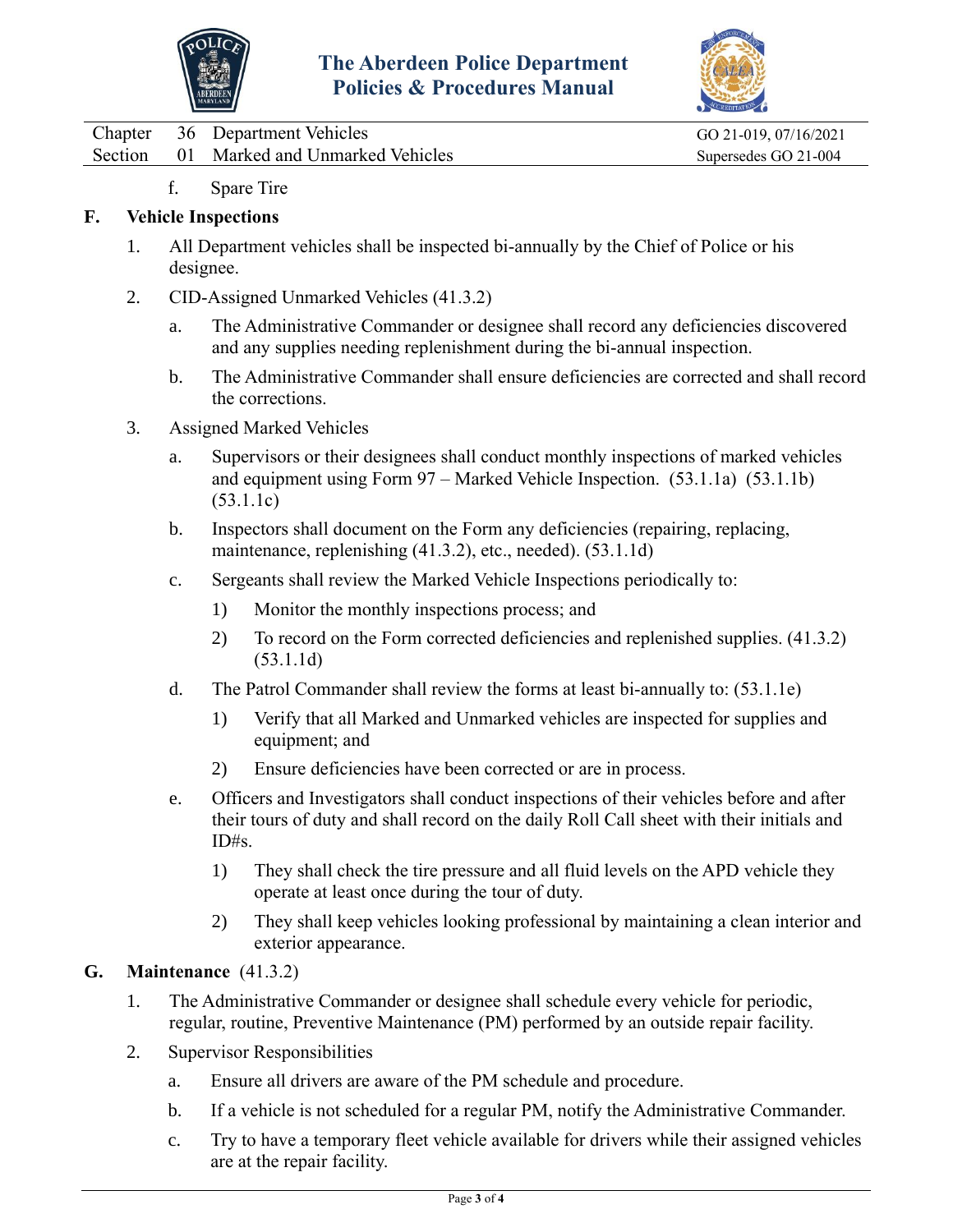



| Chapter 36 Department Vehicles          | GO 21-019, 07/16/2021 |
|-----------------------------------------|-----------------------|
| Section 01 Marked and Unmarked Vehicles | Supersedes GO 21-004  |

- 3. Driver Responsibilities
	- a. Deliver assigned vehicle to the repair facility during the morning hours to ensure the best possible probability that the work is done within the day.
	- b. Pick up the vehicle when the work is completed.
	- c. Fill the gas tank of the temporary vehicle at the end of duty.
		- (1) Do not turn in a temporary vehicle without first filling the gas tank.
	- d. If a temporary fleet vehicle is not available during PM, drivers should have a contingency plan.
	- e. Non-Routine Maintenance
		- 1) The officer shall notify his/her supervisor if a vehicle needs repair.
		- 2) The officer shall have prior approval before taking the vehicle to the repair facility.
		- 3) In an emergency, such as a smoking engine, the officer shall notify his/her supervisor as soon as practical.
- 4. The supervisor shall notify the Administrative Commander whenever a vehicle assigned to his/her shift has been approved for repairs.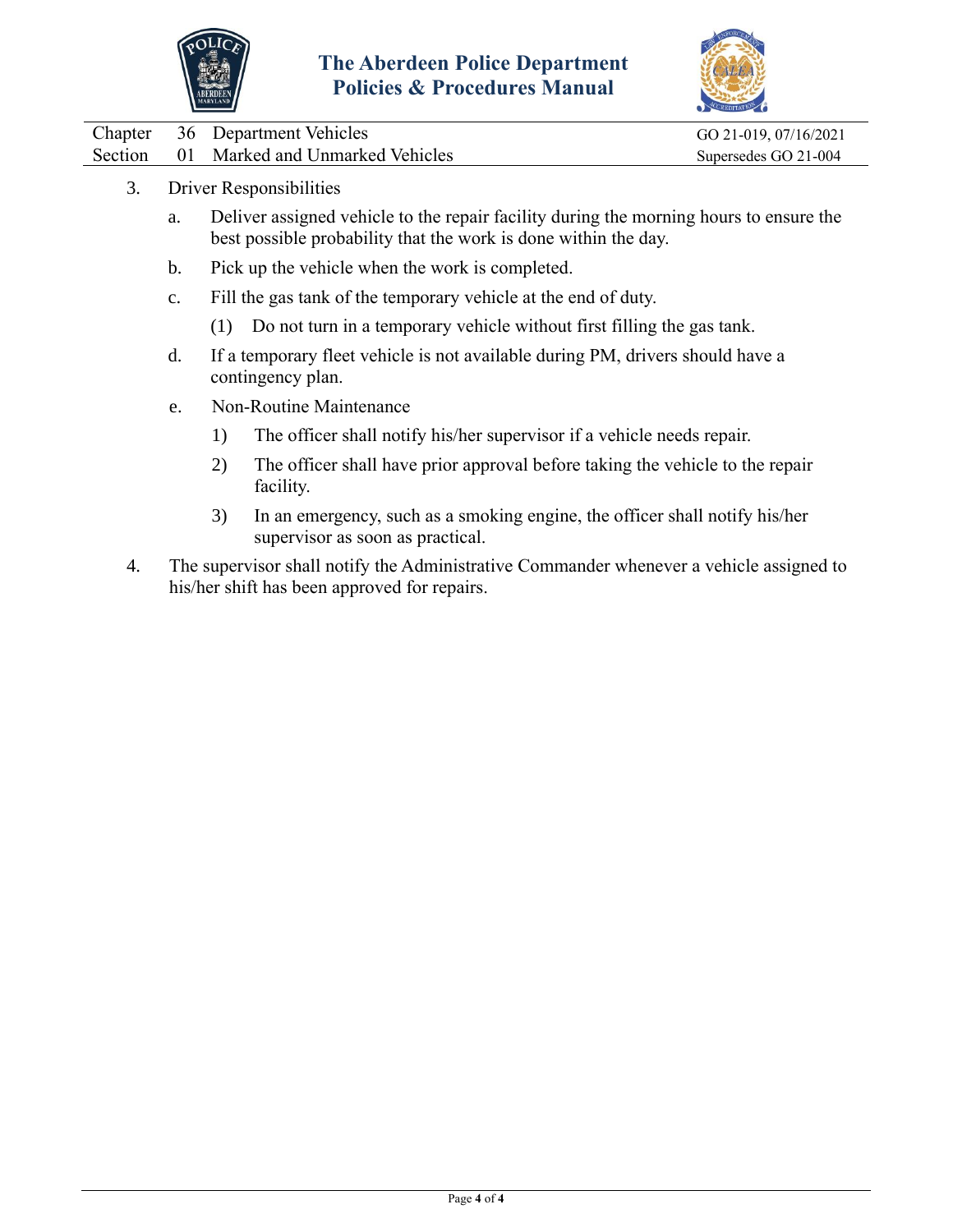



<span id="page-5-0"></span>

|  | Chapter 36 Department Vehicles                                  | GO 20-003, 01/23/2020 |
|--|-----------------------------------------------------------------|-----------------------|
|  | Section 02 Assigned Personal Patrol Vehicle Program (Take Home) | Supersedes GO 19-016  |

## **A. Policy**

- 1. The Department will, as funding is available, provide an assigned take home vehicle to officers who meet qualifying criteria.
- 2. All personnel assigned a take home vehicle will abide by all rules and regulations governing the assignment, use, care and equipping of agency vehicles.
- 3. The purpose of the take home vehicle is to help officers better serve the citizens of Aberdeen.

### **B. Program Objectives**

- 1. The Program's objectives are to:
	- a. Permit eligible officers to use their police vehicles while off duty under certain circumstances;
	- b. Enhance police visibility and capability for response within the City limits; and
	- c. Be operational as fiscal limits allow.

### **C. Eligibility Requirements**

- 1. The assigned vehicle policy is voluntary and open to officers in good standing:
	- a. Who have satisfactorily completed their field training requirement; and
	- b. Are eligible to participate.
- 2. Residency
	- a. All participants must reside and have a permanent address within a 25-air-mile radius of the City boundaries.

### **D. Vehicle Location Restrictions**

- 1. APD vehicles and/or any City vehicle or any vehicle leased for official use shall not leave the State of Maryland unless on official duty and approved by a supervisor.
- 2. Participants who live inside the 25 air-mile radius of City boundaries, but outside of the State of Maryland, shall:
	- a. Leave their Department vehicle in Maryland, within the 25-air-mile radius;
	- b. At a public safety facility; and
	- c. With written approval from:
		- 1) The facility representative; and
		- 2) The Chief of Police.
- 3. Participants who live outside of Harford County are prohibited from using the vehicle offduty outside of Harford County.
- 4. These requirements may be modified by the Chief of Police, at his discretion, for those officers whose assignments require them to have an assigned vehicle.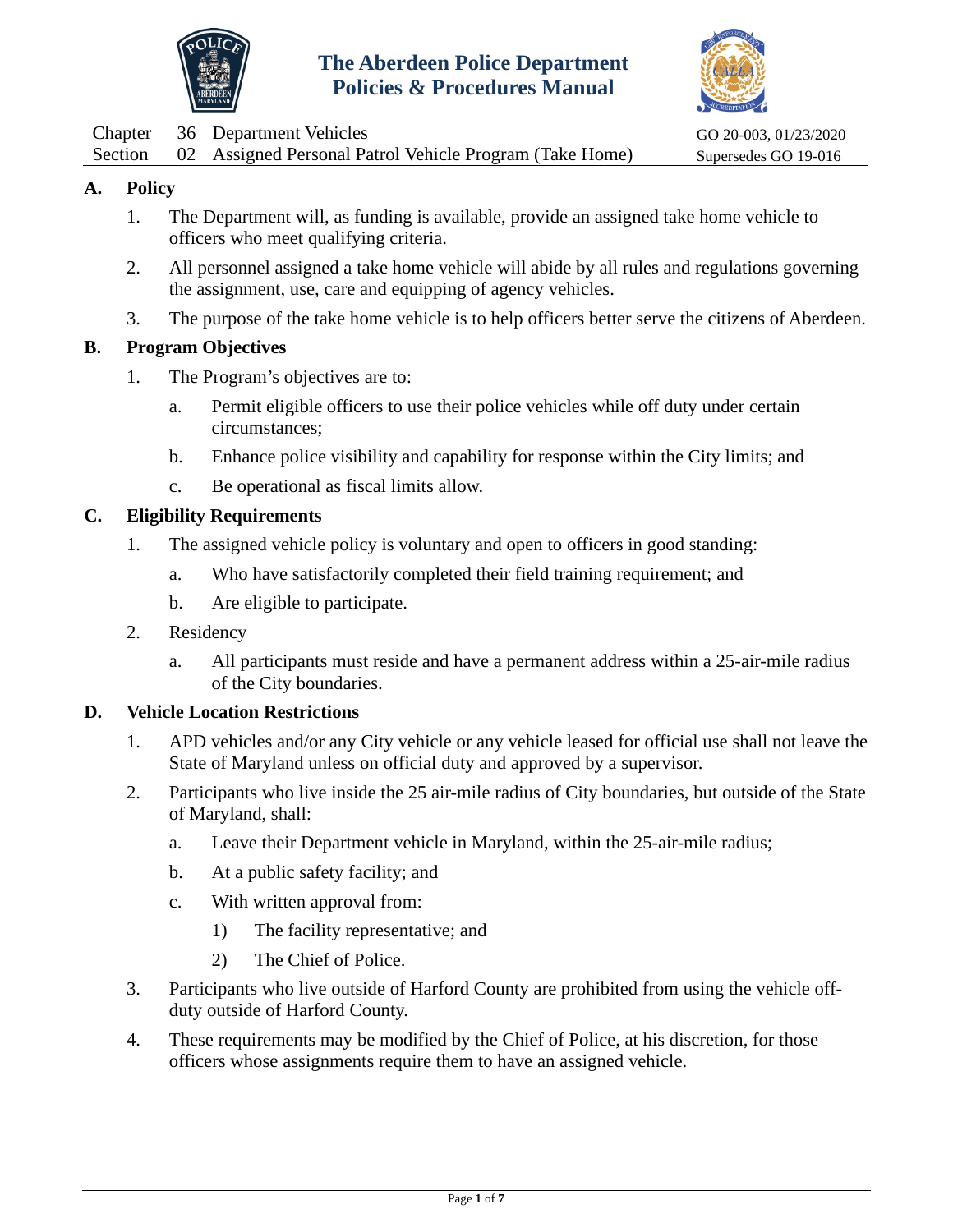



Chapter 36 Department Vehicles GO 20-003, 01/23/2020

Section 02 Assigned Personal Patrol Vehicle Program (Take Home) Supersedes GO 19-016

## **E. Selection of Participating Officers**

- 1. The selection of officers to participate in the Program will be based on the following criteria in the following order:
	- a. Rank;
	- b. Seniority;
	- c. Residency; and
	- d. Job Assignment.
- 2. In situations when Program participants have the same rank and time in grade, the Chief of Police will take into consideration the following, which include, but are not limited to:
	- a. Subjectivity and availability for "call back";
	- b. Expertise in a specialized field;
	- c. Demonstrated ability to care for an maintain a police vehicle;
	- d. The officer's assignment within the Department; and
	- e. Consistency of acceptable performance.

### **F. The Daily Administration of the Program**

- 1. Administrative Commander shall administer the Program.
- 2. Other duties and responsibilities of maintaining the Program shall consist of, and may not be limited to the following:
	- a. Ensure that all assigned vehicles are maintained properly and serviced in a timely manner;
	- b. Prior to any vehicle being assigned, an inventory of all Departmental issued equipment will be conducted with the officer to whom the vehicle is assigned;
	- c. Ensure that the officer assigned to the vehicle acknowledges receipt of the vehicle and its inventory by having said officer sign for the vehicle (disposable items, such as first aid supplies and road flares will not be a part of the inventory, and as new equipment is provided, it will be added onto the inventory record and acknowledged by the assigned officer); and
	- d. Inspect of the vehicle prior to being assigned to an officer recording any vehicle damage or obvious mechanical problems and acknowledged by the officer to whom the vehicle is to be assigned.

## **G. Participant Responsibilities**

- 1. Officers participating in the program shall be responsible for strictly adhering to program rules, regulations, and requirements.
- 2. Rules, Regulations, and Requirements
	- a. Participating officers shall report to the Fleet Coordinator any deficiencies in the vehicle's condition.
	- b. Participating officers shall initiate a CAD entry for any police activity generated while off duty.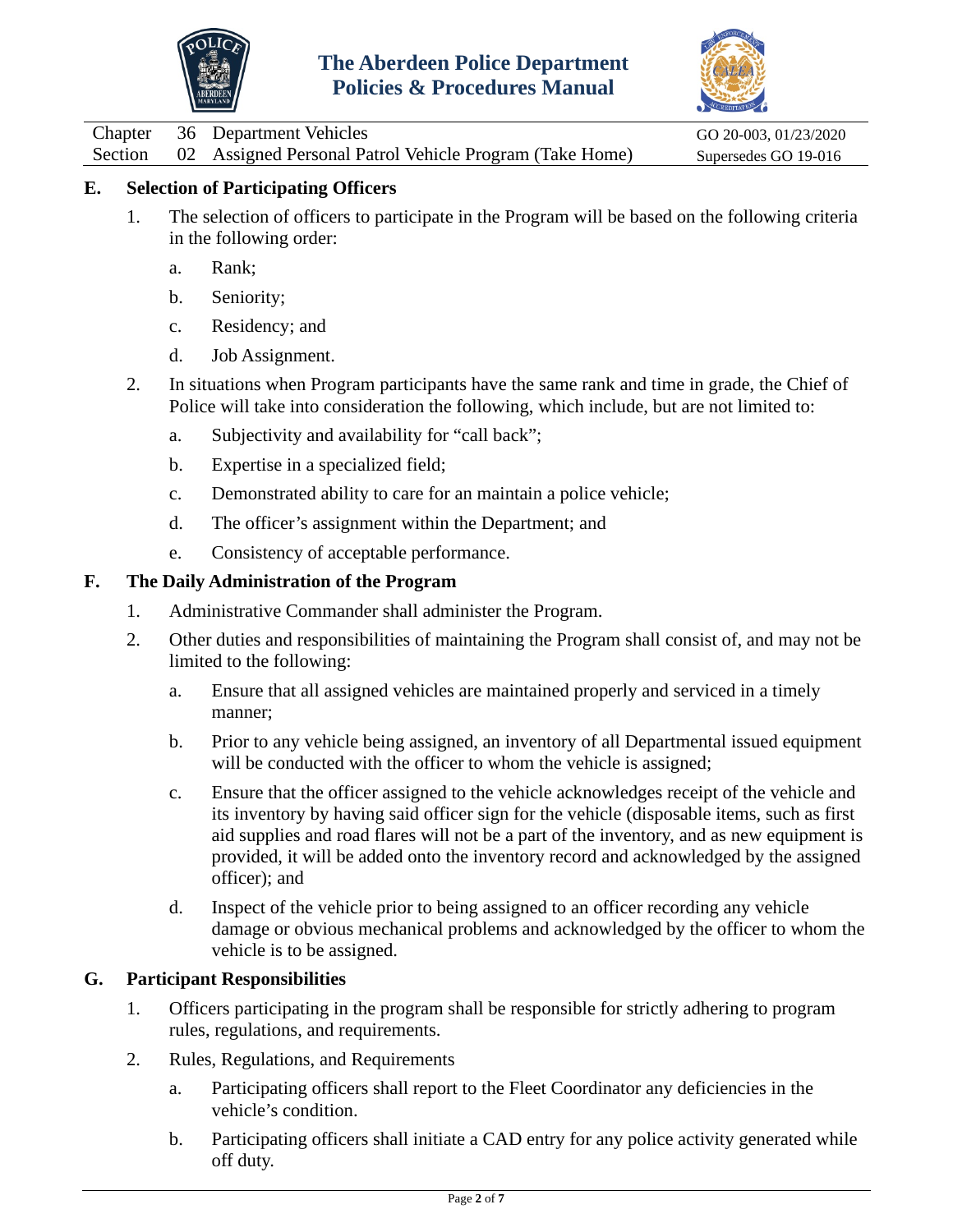



|  | Chapter 36 Department Vehicles                                  | GO 20-003, 01/23/2020 |
|--|-----------------------------------------------------------------|-----------------------|
|  | Section 02 Assigned Personal Patrol Vehicle Program (Take Home) | Supersedes GO 19-016  |
|  |                                                                 |                       |

- c. Participating officers shall be personally responsible for the care and maintenance of the vehicle assigned to them.
- d. Scheduled preventive maintenance will be accomplished in a timely manner, according to the vehicle's maintenance schedule, and while the officer to whom the vehicle is assigned is off duty.
- e. On duty repairs or maintenance shall only be carried out in case of any emergency or with approval of the participating officer's supervisor.
- f. Participants will provide a consistent level of acceptable performance in order to continue as a participant.

### **H. When the Vehicle Is to Be Relinquished**

- 1. Any participating officer who is on leave and not at his residence for more than seven days will turn in their assigned vehicle to either the coordinator or the on-duty shift supervisor.
	- a. The vehicle will be kept at the Police Department.
	- b. If possible, an assigned vehicle will not be used for general fleet use.
		- 1) If it becomes necessary to use the vehicle, the first priority for a temporary assignment will be to an officer in the program who is currently without an assigned vehicle or an eligible officer who has not yet been assigned a vehicle.
	- c. In the event a shortage of available police vehicles for patrol occurs, officers using assigned vehicles will be notified to bring their vehicle to the police station for patrol use.
		- 1) Failure to respond without good cause will subject the officer to administrative review and possible sanctions.
	- d. Any officer using another officer's assigned vehicle is responsible for its operation and contents.

### **I. Circumstances under Which an Assigned Vehicle May Be Used**

- 1. Participating officers will only use their assigned vehicles in the following circumstances:
	- a. To travel to and from tours of duty;
	- b. To travel to and from court appearances;
	- c. Overtime assignments;
	- d. To travel to and from training assignments;
	- e. While conducting Departmental business outside the City limits;
	- f. Participating officers operating their assigned vehicle from their place of residence will not use the vehicle to conduct any personal business outside city limits of Aberdeen.
		- 1) Exceptions may be made by the Chief of Police for officers because of their call out status and must always be available to respond.
		- 2) Officers assigned to specialized units shall always have the necessary equipment to perform that job function in their assigned vehicle.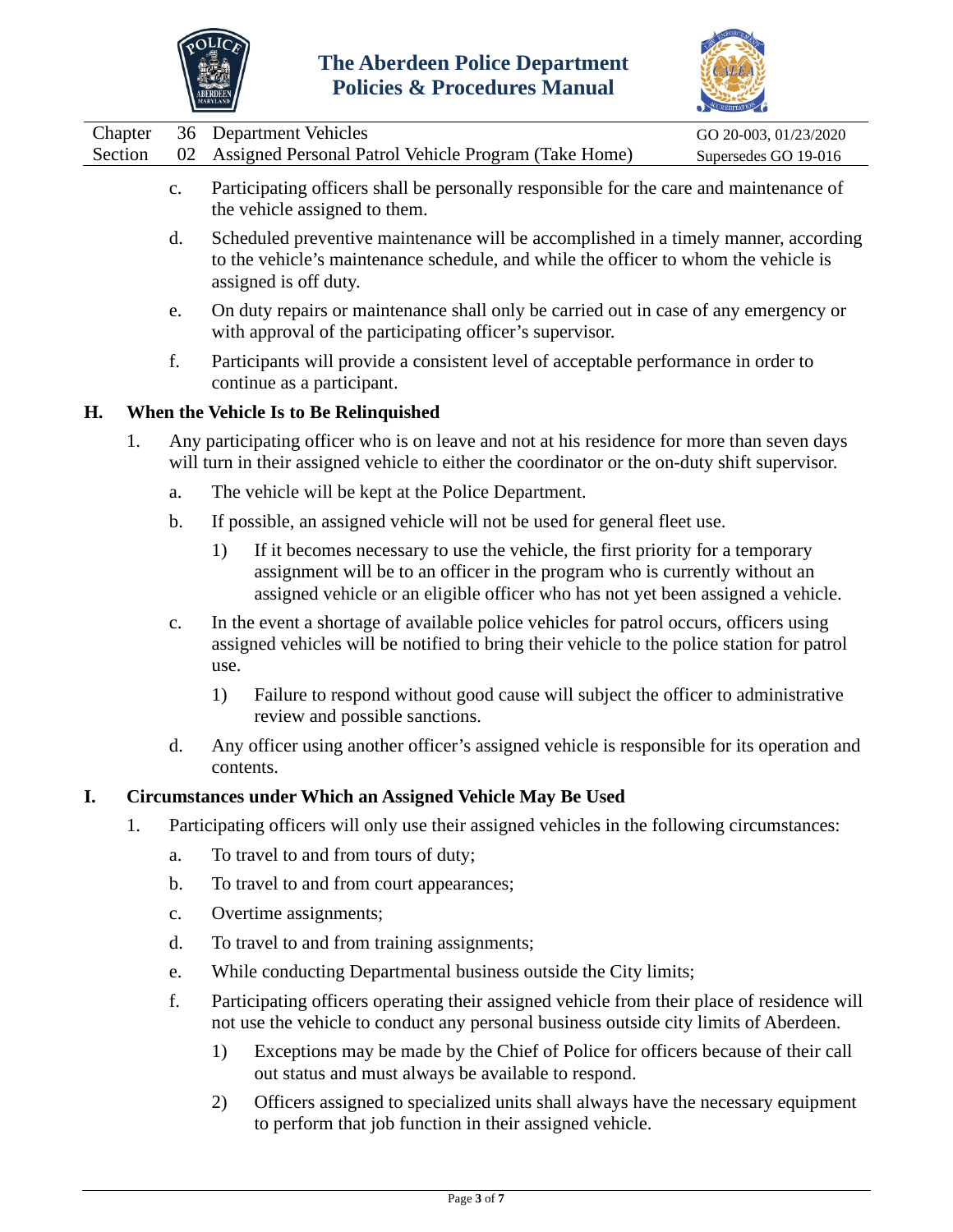



| Section 02 Assigned Personal Patrol Vehicle Program (Take Home)<br>Supersedes GO 19-016 |  | Chapter 36 Department Vehicles | GO 20-003, 01/23/2020 |
|-----------------------------------------------------------------------------------------|--|--------------------------------|-----------------------|
|                                                                                         |  |                                |                       |

- g. It is permissible to use an assigned vehicle to transport another member of this Department to or from work, if it is within the established range.
- h. Assigned vehicles may be used during part time employment.
	- 1) The use of a City Police Cruiser may not be a condition of an employment offer, as this provision is subject to revision at the Chief's discretion.
- i. Additionally, assigned vehicles may be used during "extra duty" employment without restriction.
- j. Assigned vehicles may be used to transport family members if it is within established guidelines.

### **J. How Participants Are to Be Dressed, Equipped While Operating a Department Vehicle**

- 1. Officers are always considered ready for duty and while operating a Departmental vehicle must:
	- a. Be suitably armed with their Departmental issued handgun or an approved off duty weapon (in accordance with Department General Orders).
	- b. Have in their possession at least one pair of handcuffs, a flashlight, and their official badge and Department issued police credentials (in accordance with Department General Orders).
	- c. Participating officers are encouraged to carry some type of attire to make them readily recognizable as police officers.
	- d. Participating officers operating a take-home vehicle off-duty, and their passengers, shall not dress in a manner or exhibit conduct that will bring discredit to the Department.
		- 1) Prohibited clothing includes but may not be limited to:
			- a) Shirts without sleeves;
			- b) Form-fitting clothing; and
			- c) Shorts with hemlines more than four inches above the knee.
		- 2) The clothing worn by a participating officer shall be clean and free of holes.
		- 3) Participating officers and their passengers shall dress in a manner that promotes a positive image of the Department, and that does not create a safety hazard for the officers.

### **K. Special Considerations, Precautions, Prohibitions**

- 1. Participating officers shall make traffic stops only for a serious traffic violation(s), or when the officer's inaction would reflect unfavorably on the Department as authorized by the mutual aid agreement with the Harford County Sheriff's Department.
- 2. Officers shall not use the vehicle to carry excessively large or heavy loads where objects protrude from the trunk or windows, except when required by the officer's official duties.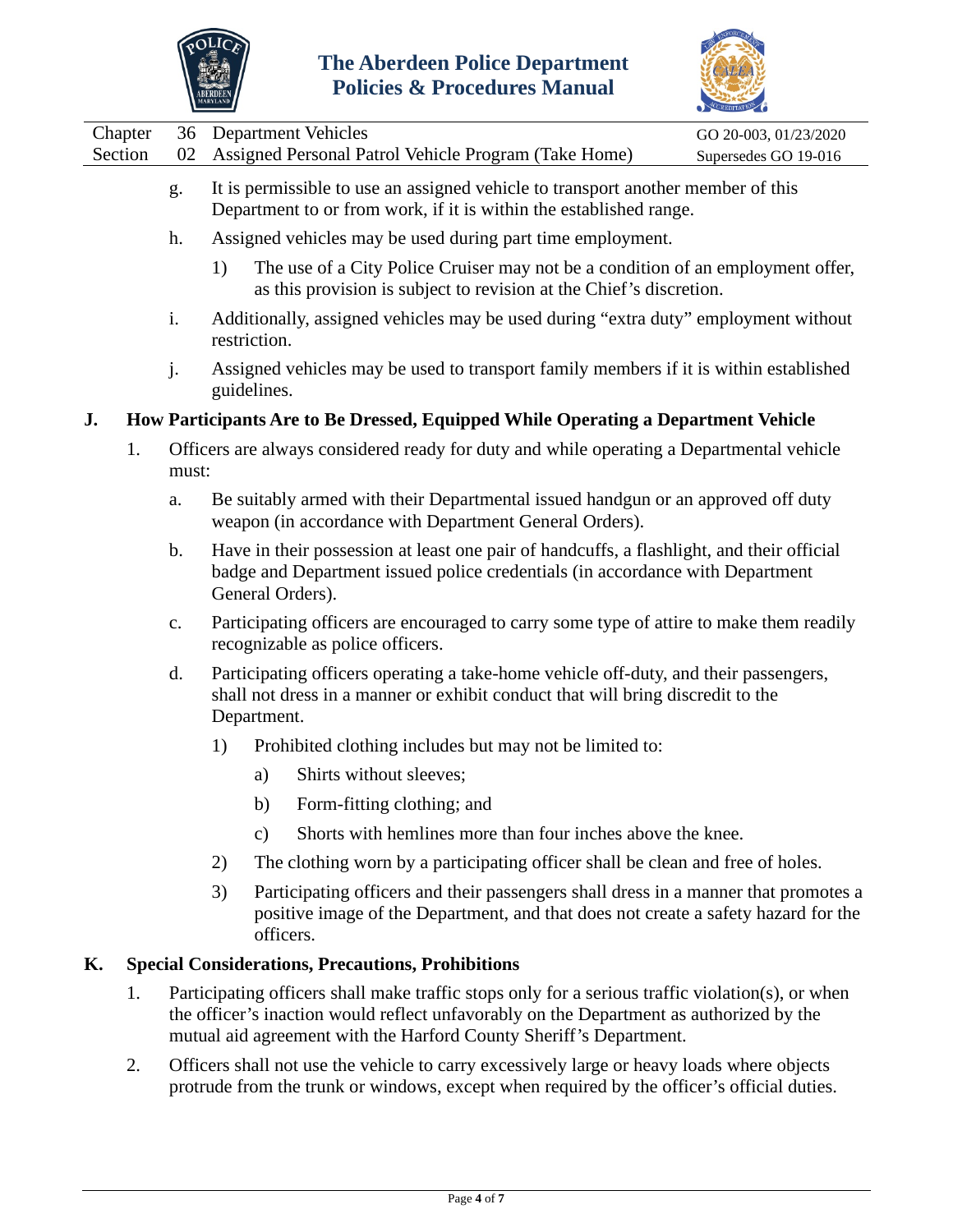



|  | Chapter 36 Department Vehicles                                  | GO 20-003, 01/23/2020 |
|--|-----------------------------------------------------------------|-----------------------|
|  | Section 02 Assigned Personal Patrol Vehicle Program (Take Home) | Supersedes GO 19-016  |

- 3. Officers shall remove Department portable radios, shotguns, or other types of weapon(s) from the vehicle and shall store them at either the police facility or inside the officer's residence when the vehicle is unattended, unless secured with approved additional security measures.
- 4. Other Departmental equipment will be removed from the passenger section of the vehicle and placed in the vehicle trunk, secured in the officer's station locker or inside the officer's residence when their assigned vehicle is unattended for other than an extended period of time.
- 5. The officer shall ensure that no unauthorized persons handle Departmental weapons or equipment.
- 6. No unauthorized person is permitted to operate the vehicle, except in an emergency. Participants may borrow an assigned vehicle from another participant with the approval of the Chief of Police or coordinator.
- 7. Participants shall not use a fleet vehicle for take home purposes when their vehicle is down for repairs, unless such use is approved by the Chief of Police or designee.
- 8. Officers are prohibited from utilizing any APD vehicle when engaged in any type of political activities, to include, transportation to/from political rallies, caucuses, promotional events, or fund raisers.
- 9. No bumper stickers, placards, banners, decals, or insignia will be affixed or attached to any APD vehicle without the express approval of the Chief of Police.
- 10. Participating officers shall not engage in any type of inappropriate behavior while utilizing any APD vehicle to include rental units and vehicles on loan from other agencies. Such behavior includes displays of affection and any type of sexual activity. A violation of this section may result in the removal of the assigned vehicle in any above described vehicle; form the offender for a minimum of one year.
- 11. Participating officers operating any APD vehicle, shall neither possess nor purchase any type of alcoholic beverage in the vehicle, except as required in the official performance of his/her duties.
- 12. Participating officers shall not operate any APD vehicles after ingesting any type of drug, medication, or alcohol which impairs his/her ability to operate a motor vehicle.
	- a. Any officer who operates any Department vehicle with the slightest impairment due to alcohol or drug use, may be terminated from employment.
- 13. Personnel with temporary physical limitations due to injuries or personnel in certain disciplinary status shall not be permitted to operate a Departmental vehicle without the approval of the Chief.
- 14. Participating officers shall make no alterations, nor will they install any equipment in any APD vehicle.
- 15. Statewide authority regarding violations of the criminal code require APD officers to respond accordingly even though the officer maybe outside of his hiring authority's jurisdiction.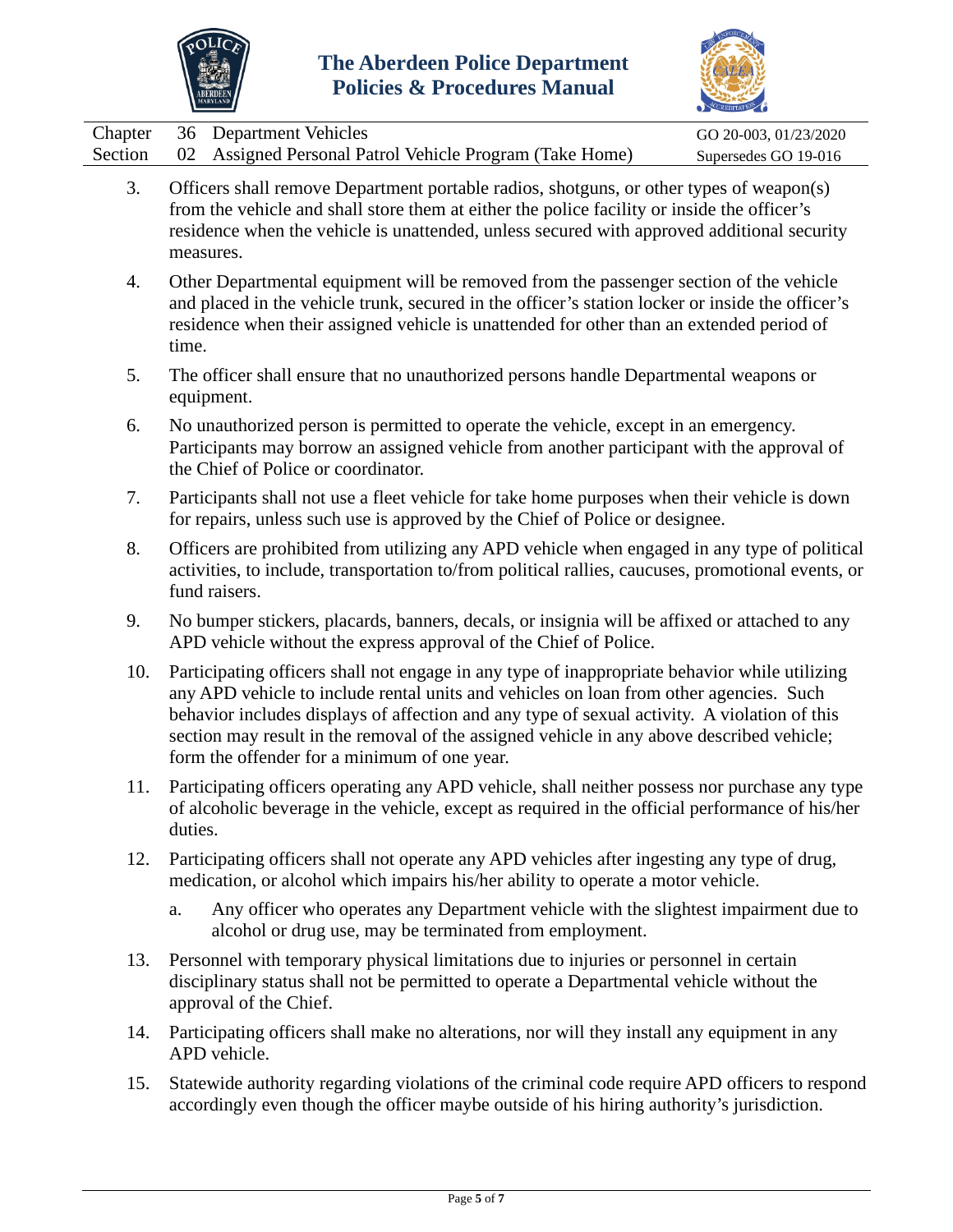



|  | Chapter 36 Department Vehicles                                  | GO 20-003, 01/23/2020 |
|--|-----------------------------------------------------------------|-----------------------|
|  | Section 02 Assigned Personal Patrol Vehicle Program (Take Home) | Supersedes GO 19-016  |

- 16. When in a 10-8 Code 30 status all officers will maintain radio contact with dispatch.
	- a. This procedure will enable such units to be aware of and respond to those incidents which occur in the area that may require emergency response.
- 17. Any required follow through may entail being placed in an on-duty status:
	- a. Officers of the Aberdeen Police Department shall have statewide authority in matters of criminal violations as defined in the *Maryland Criminal Procedures, Article 2-102*.
	- b. This section does not authorize a police officer who acts under the authority granted by this section to enforce the Maryland vehicle law beyond the police officers sworn jurisdiction, unless the officer is acting under a mutual aid agreement.

### **L. Response to Calls or Incidents Off-Duty**

- 1. Officers shall refrain from using the radio for other than official business and will use established radio procedures to denote that they are off-duty when using the radio in that capacity.
- 2. Officers off-duty and operating an APD vehicle shall to respond to serious incidents involving threats to life or property when they are in close proximity to the call.
	- a. Failure to respond to a call of this nature while off-duty will be considered neglect of duty and will be dealt with accordingly.
	- b. In addition to any disciplinary action imposed by the Chief of Police, the offender may be permanently disqualified from receiving an assigned vehicle.
- 3. Off-duty officers driving a Department vehicle may respond to calls of a less serious nature at their discretion within the limits of the City of Aberdeen.
- 4. Participating off-duty officers shall handle and clear minor incidents encountered.
- 5. When incidents of a serious nature are encountered off-duty, the officer shall request an onduty officer to respond, and if no on-duty officer is available, the off-duty officer shall respond to the incident in accordance with reporting procedures.
- 6. Participating officers are responsible for the safety of their passengers.
	- a. If an emergency response situation requires actions, passengers will first be deposited at some convenient location before emergency runs and/or responses are initiated.
	- b. This procedure shall not apply when other police officers or injured/ill persons are riding as passengers in an APD vehicle while the operator is making an emergency run in the interest of protecting life and property.
- 7. Concern for a passenger's safety shall not be accepted as an excuse for failing to take proper police action when required.
- 8. Seat belts will be used by all officers operating Department vehicles, and by all passengers riding in Department vehicles.
- 9. Any officer transporting an infant shall use an approved child safety restraint seat in accordance with applicable State laws.
	- a. The child safety restrain seat shall be removed from the vehicle when it is not in use.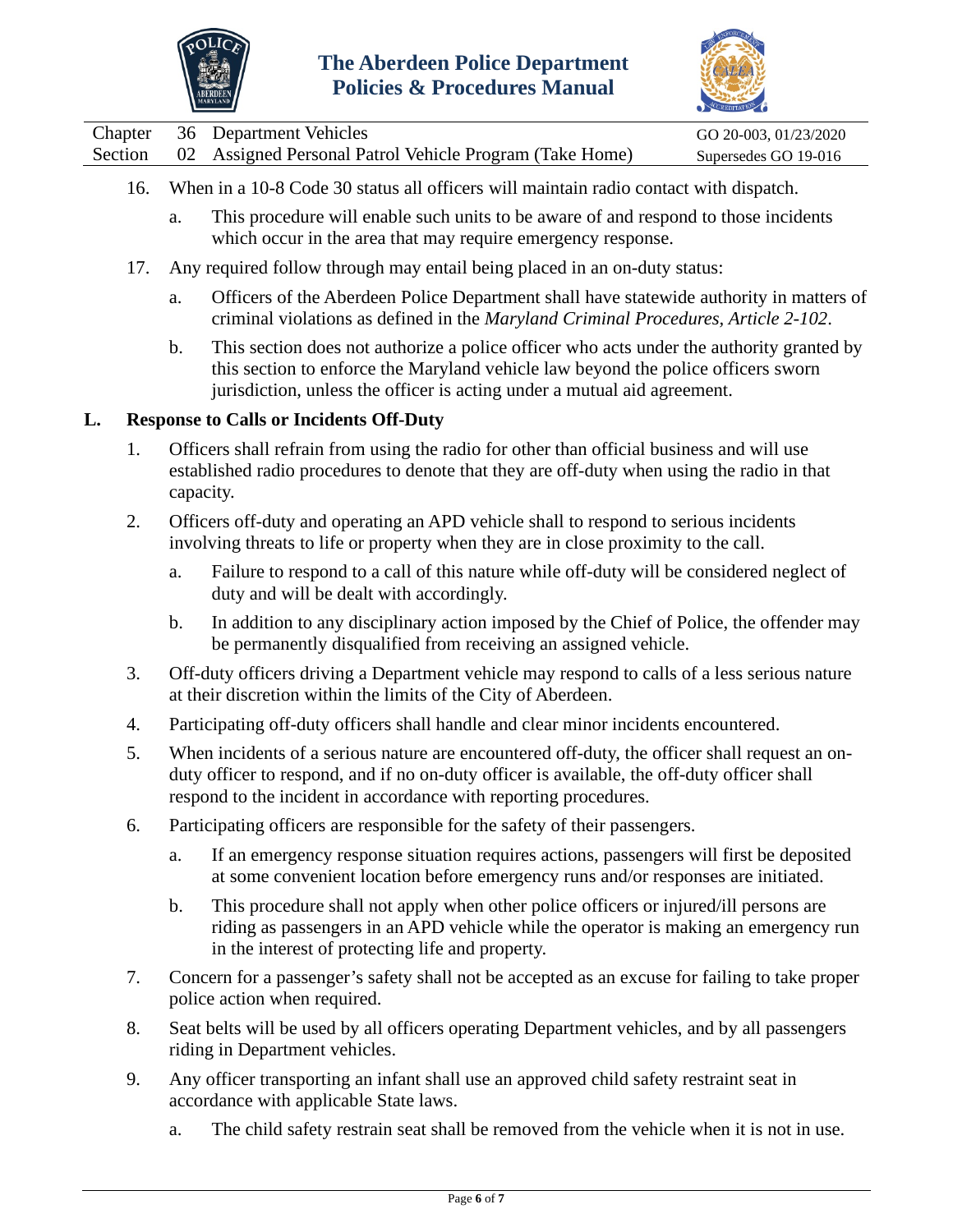



|  | Chapter 36 Department Vehicles                                  | GO 20-003, 01/23/2020 |
|--|-----------------------------------------------------------------|-----------------------|
|  | Section 02 Assigned Personal Patrol Vehicle Program (Take Home) | Supersedes GO 19-016  |

- 10. Participating officers performing police duties while off-duty in a Department vehicle shall not be eligible for overtime compensation unless they are activated to on-duty status because of the incident they are involved in.
- 11. Advising that an off-duty officer is responding to a call does not constitute emergency call-in status.

### **M. Sanctions and Disciplinary Actions for Program Violations**

- 1. An officer may be suspended or terminated from the Program, at the discretion of the Chief of Police, for any violation of *Department Policies and Procedures*.
- 2. Suspension or termination from the Program shall be a prescribed action for any officer's failure to comply with the mandates of the Program and/or for failure to consistently perform at acceptable levels.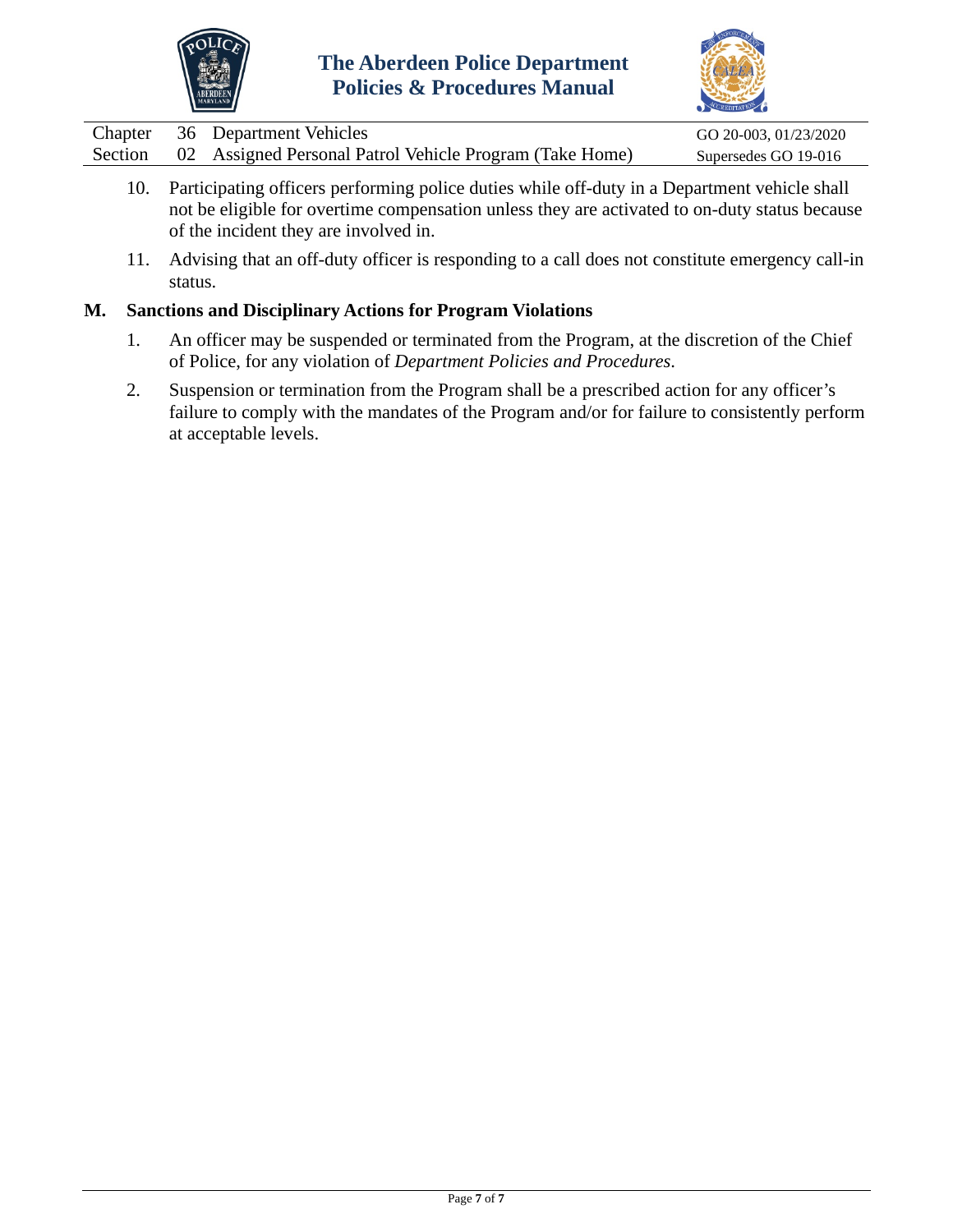



<span id="page-12-0"></span>

|  | Chapter 36 Department Vehicles      |
|--|-------------------------------------|
|  | Section 03 Special-Purpose Vehicles |

GO 21-013, 06/04/2021 Supersedes GO 18-055

### **A. Policy**

1. The Aberdeen Police Department will utilize special-purpose vehicles and equipment as needed throughout the city.

#### **B. Definition**

1. Special-Purpose Vehicle - a vehicle authorization for deployment and may require specialized operator training.

## **C. Administration**

1. The Administrative Commander or designee is responsible for the condition and maintenance of these vehicles. (41.1.3c)

#### **D. Bicycle**

- 1. Used to augment and complement foot patrol, authorized by the Chief of Police or his designee. (41.1.3a)
- 2. Operators must have IPMBA or equivalent certification to use the bicycle. (41.1.3b)
- 3. Equipment kept in or on the vehicle: (41.1.3d)
	- a. Mounted headlight;
	- b. Auditory device;
	- c. Locking device; and
	- d. Luggage rack and bag.

### **E. Community Policing Vehicle**

- 1. Used at community events to promote highway safety, authorized by the Chief of Police or his designee. (41.1.3a)
- 2. Valid driver's license is required to operate this vehicle. (41.1.3b)
- 3. A fire extinguisher is kept in the vehicle. (41.1.3d)

### **F. CSI Vehicle**

- 1. Used for crime scene investigations, by the CSI Detective. (41.1.3a)
- 2. Valid driver's license is required to operate this vehicle. (41.1.3b)
- 3. Equipment kept in the vehicle: (41.1.3d)
	- a. Cameras and accessories;
	- b. Lighting equipment;
	- c. Viewing equipment;
	- d. Casting equipment;
	- e. Latent print equipment;
	- f. Evidence collection containers; and
	- g. Blood testing equipment.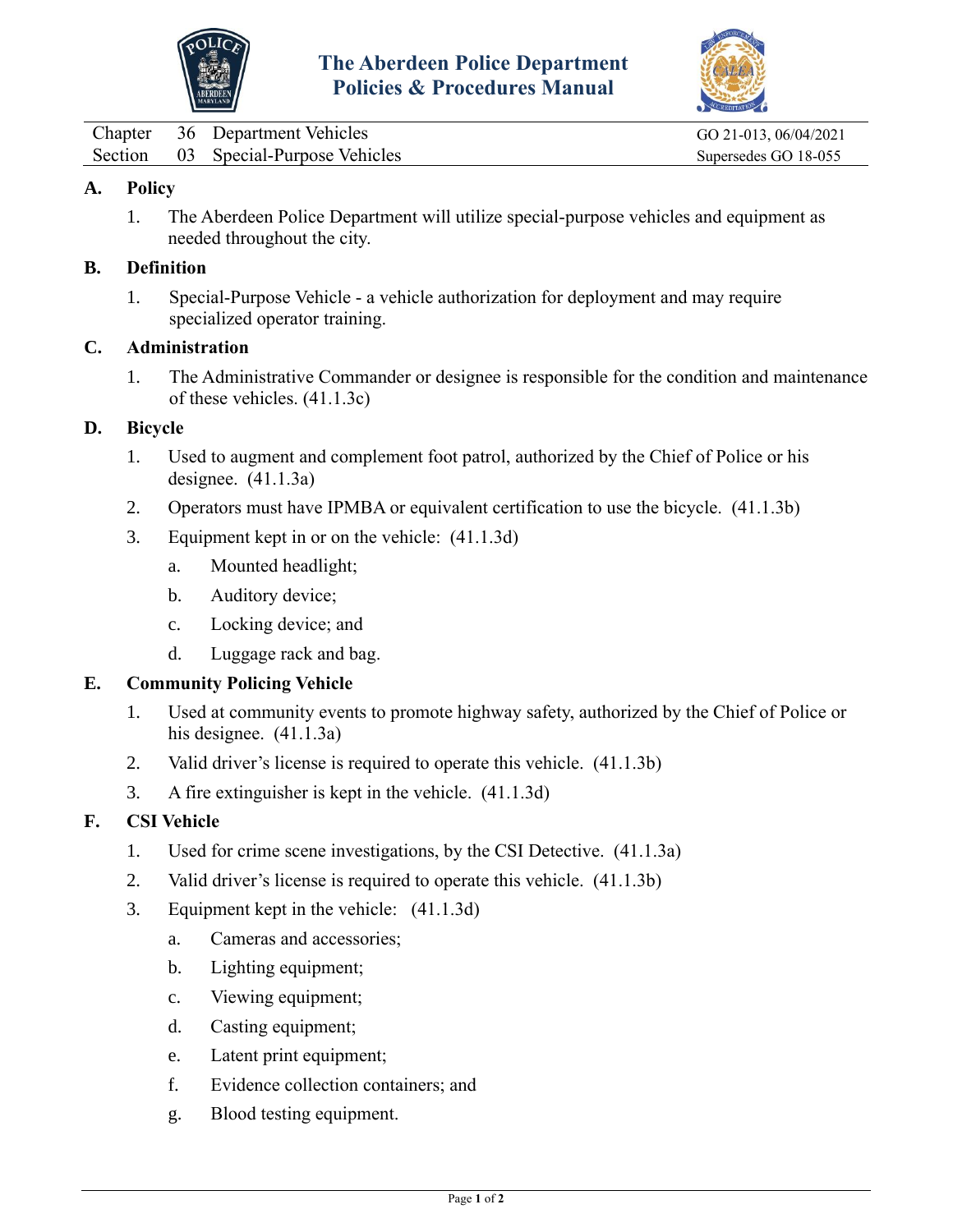



Chapter 36 Department Vehicles GO 21-013, 06/04/2021 Section 03 Special-Purpose Vehicles Supersedes GO 18-055

## **G. Pickup Truck**

- 1. Used to transport over-sized equipment, special-use equipment, and some emergency equipment, authorized by the Chief of Police or his designee. (41.1.3a)
- 2. Valid driver's license is required to operate this vehicle. (41.1.3b)
- 3. Equipment kept in the vehicle: (41.1.3d)
	- a. Mounted lights and siren; and
	- b. Radio.

### **H. UTV (Utility Vehicle)**

- 1. Used for adverse terrain conditions to transport officers and/or equipment, authorized by the Chief of Police or designee. (41.1.3a)
- 2. Valid driver's license is required to operate this vehicle. (41.1.3b)
- 3. Equipment kept in vehicle: (41.1.3d)
	- a. Winch.

### **I. Code Enforcement Vehicle**

- 1. Used by the Code Enforcement Officer for travel to conduct property inspections in the service area. (41.1.3a)
- 2. Valid driver's license is required to operate this vehicle. (41.1.3b)
- 3. No equipment is kept in this vehicle. (41.1.3d)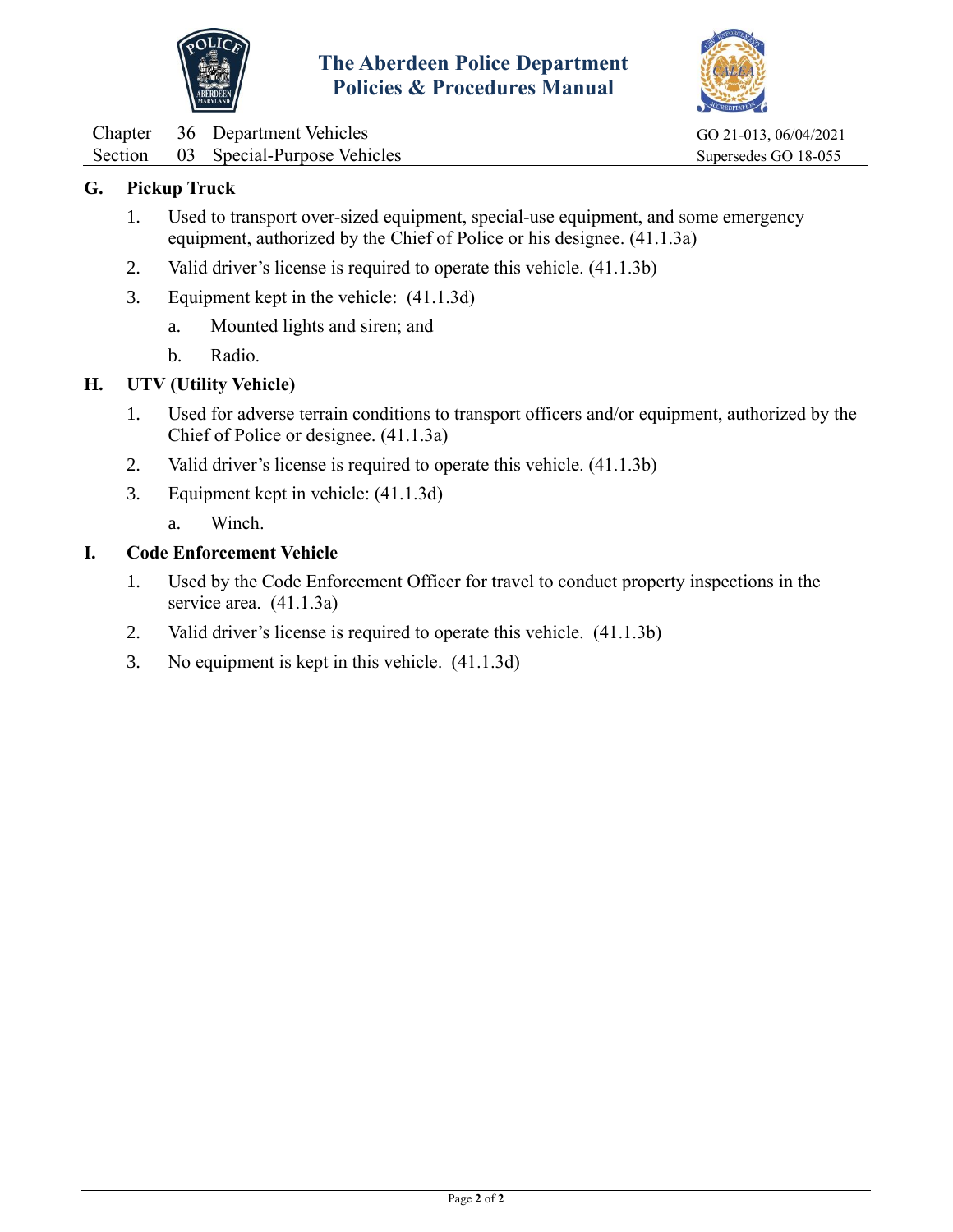



<span id="page-14-0"></span>Chapter 36 Department Vehicles GO 13-019, 07/22/2013 Section 04 Bicycle Patrol Supersedes Original

## **A. Policy**

- 1. This Department strives to provide a highly visible, pro-active police patrol and community service.
- 2. The Bicycle Patrol augments and complements foot and vehicle patrols, providing a comprehensive method of patrol in the City of Aberdeen.

### **B. Supervision and Scheduling**

- 1. Bicycle patrol officers will work under the supervision of their regular patrol supervisors.
	- a. When the bicycle patrol officer is working a special detail, he/she will work under the supervision of that supervisor.
- 2. Bicycle patrol may be scheduled during night hours at the discretion of the officer and supervisor in charge.

### **C. Duties and Responsibilities**

- 1. Bicycle patrol officers will answer calls in the designated geographical area of assignment.
- 2. Bicycle patrols will be deployed in either residential or commercial areas, or where they can address a specific need.
- 3. General patrol duties include, but are not limited to:
	- a. Enforcement of criminal laws.
	- b. Enforcement of parking regulations.
	- c. Enforcement of bicycle infractions.
	- d. Crime prevention activities.
	- e. Special details.
- 4. Bicycle patrols may participate in stationary traffic enforcement details such as
	- a. Seatbelt Checks,
	- b. DWI Checks, and/or
	- c. Any other enforcement determined to be safe by the Chief of Police or his/her designee.
- 5. Officers may patrol alone when the purpose of the patrol is high visibility, crime prevention, and the improvement of community relations.
- 6. When patrolling high crime/drug areas for special enforcement purposes, officers will ride in pairs.
- 7. Officers are expected to perform their duties in all types of weather conditions.
	- a. The suspension of bicycle patrols due to weather conditions will be determined by the shift supervisor and the Bicycle Patrol Officer.
	- b. Officers should check weather forecast prior to their tour of duty.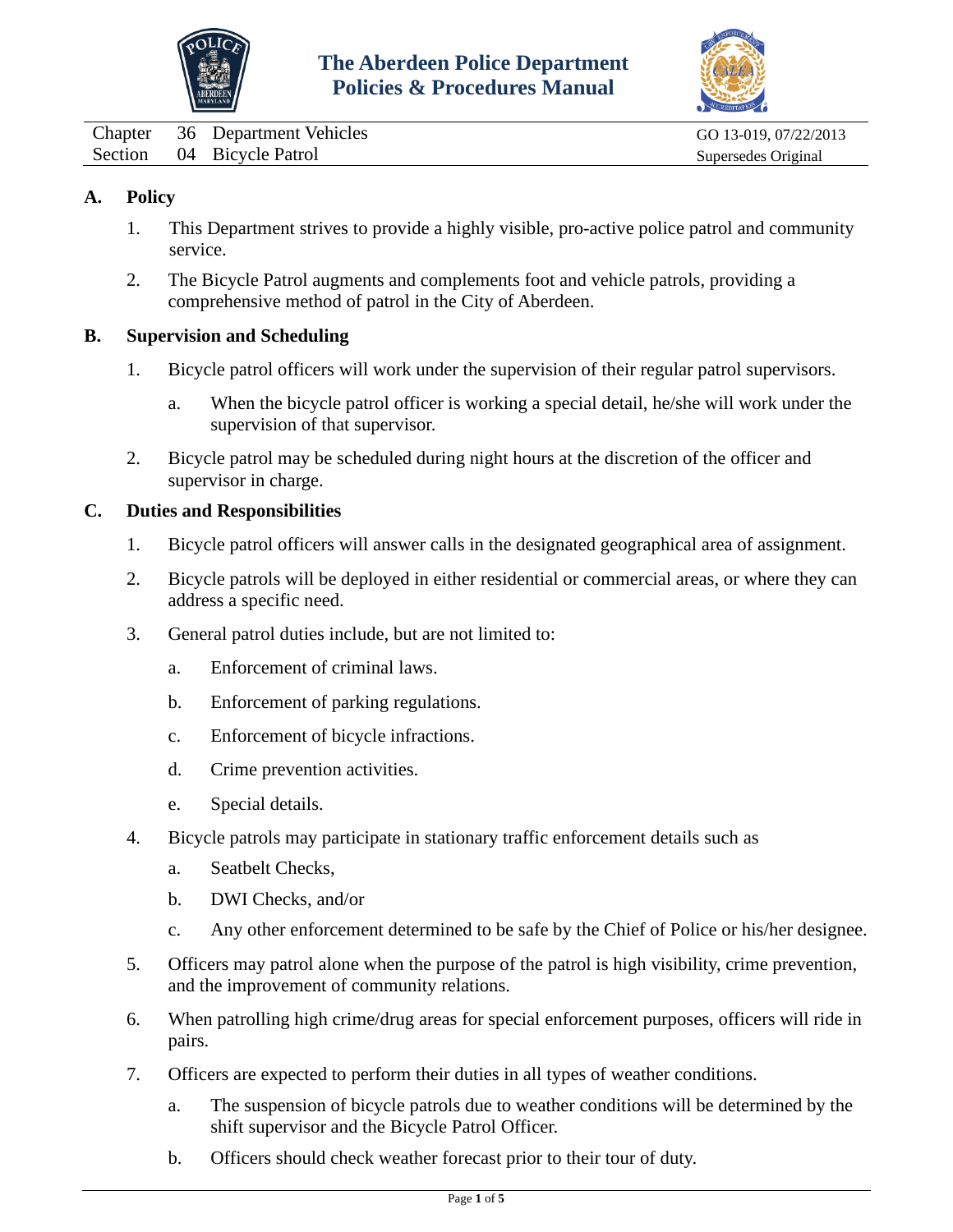



| Chapter 36 Department Vehicles | GO 13-019, 07/22/2013 |
|--------------------------------|-----------------------|
| Section 04 Bicycle Patrol      | Supersedes Original   |

- c. If a forecast of inclement weather conditions (i.e. rain, snow, etc., excluding thunderstorms) is greater than 50%, officers should consider reporting for duty in regular duty uniform.
- 8. The bicycle officer may be called upon to act innovatively, because of increased mobility.
- 9. Officers should have the desire to learn, develop and implement pro-active approaches to this highly visible police function.

### **D. Bicycle Operation**

- 1. Bicycle patrol officers will adhere to the rules and laws governing the operation of bicycles in accord with the Transportation Article,
- 2. Bicycle officers will operate bicycles according to the Maryland Motor Vehicle Code, with caution when operating on a sidewalk, park path, and in pursuit of a suspect or responding to an emergency situation.
- 3. The bicycle headlamp and rear red light will be activated when officers participate in nighttime patrol.
- 4. Officers may use their bicycles as a defensive mechanism.
- 5. Officers shall not use their bicycles as an impact weapon.
- 6. Officers will exercise caution when operating portable radios while the bicycle is in motion.
	- a. If possible, the bicycle should be stopped before using the radio.

### **E. Prohibited Activities**

- 1. Officers will not discharge firearms while operating a bicycle.
- 2. Officers will not carry passengers or allow department bicycles to be used by unauthorized persons.
- 3. Bicycle patrols should not be used for motor vehicle stops.

## **F. Requirements for Bicycle Patrol Ancillary Duty Assignment**

- 1. Assignment to bicycle patrol is voluntary.
- 2. Interested officers can request assignment to their shift supervisor.
- 3. Requests will be reviewed by the Chief of Police or designee, to ascertain suitability for assignment.
- 4. The officer must be in good physical condition and have no medical ailment or condition that would preclude him/her from riding a mountain type police bicycle.
- 5. A physical screening may be authorized if determined necessary and will be addressed on a case by case basis.

### **G. Specialized Training**

1. The use and operation of police bicycles is restricted to members of the Department who have been properly trained.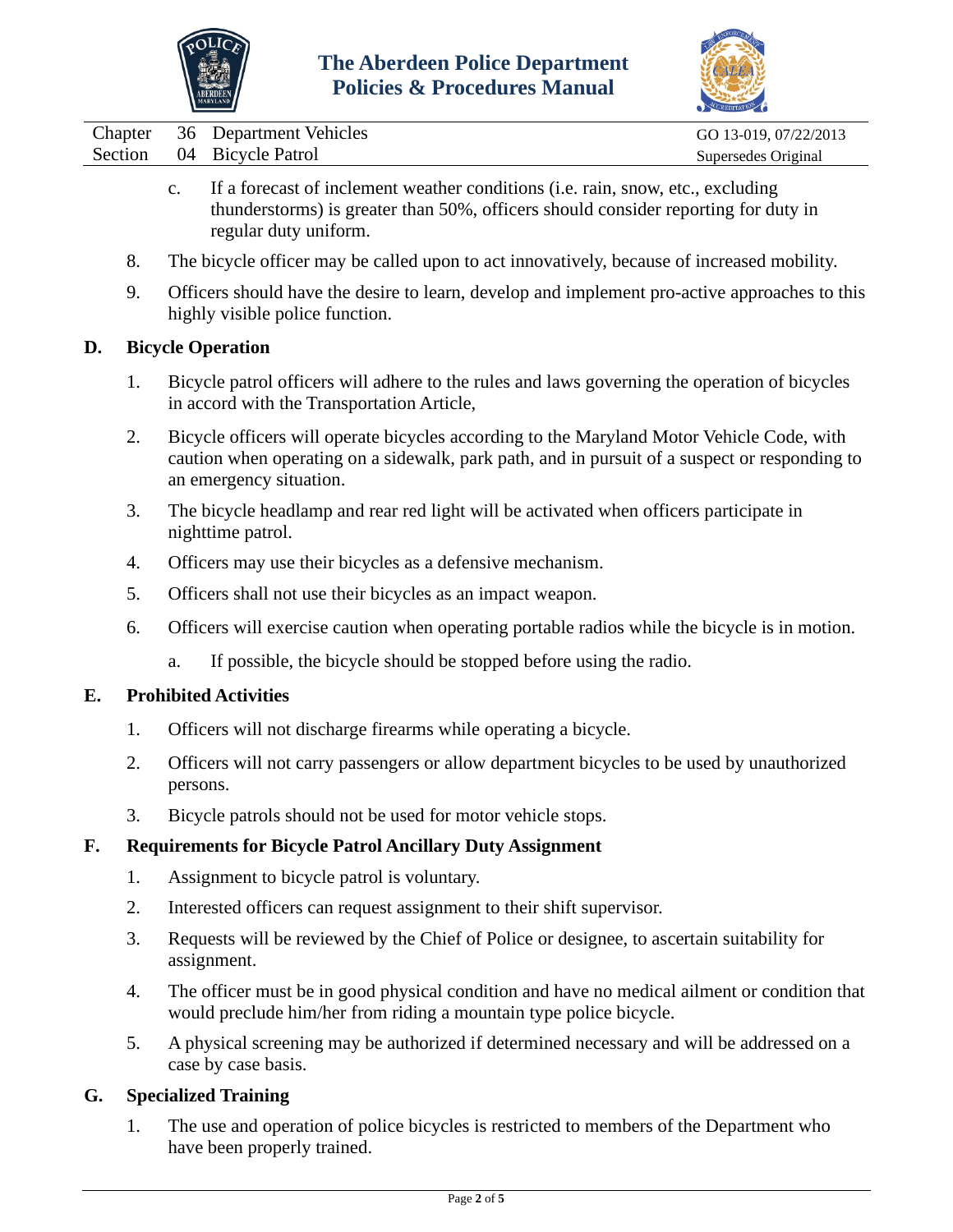



|  | Chapter 36 Department Vehicles | GO 13-019, 07/22/2013 |
|--|--------------------------------|-----------------------|
|  | Section 04 Bicycle Patrol      | Supersedes Original   |

2. The newly appointed Bicycle Patrol Officer will attend and be certified through an approved International Police Mountain Bike Association (IPMBA) or Maryland Police Training and Standards Commission (MPTSC) basic police bicycle training course.

### **H. Bicycle Issuance and Handling**

- 1. Bicycles will be assigned by the bicycle patrol coordinator.
- 2. Bicycle officers will secure and lock their bicycle when dismounted for non-emergency situations.
- 3. Bicycles and bike racks (carriers) will be returned to the sally port at the conclusion of the officer's tour of duty.
- 4. Unattended bicycles will be secured at all times.
- 5. When not in use, bicycles will be stored indoors.

### **I. Authorized Bicycle Patrol Uniform**

- 1. The Department will issue to officers:
	- a. Shirt: Two-tone blue polo type with
		- 1) the word "Police" in reflective writing on back,
		- 2) the Aberdeen Police Department patch on each shoulder, and
		- 3) the sewn on cloth Aberdeen Police Department badge
	- b. Shorts/Pants:
		- 1) Navy blue with two rear pockets, and two cargo pockets on each thigh
		- 2) Includes a reflective strip on each thigh whenever possible
	- c. Helmet: White, Black, or Combination
- 2. Wearing of the Uniform
	- a. The following items are mandatory safety equipment, which will be worn by the bicycle patrol officer when operating a department bicycle:
		- 1) Issued helmet
		- 2) Biking gloves
		- 3) Body armor
	- b. Officers shall wear the authorized Bicycle Patrol uniform during the performance of their Bicycle Patrol duties.
	- c. Officers will not wear any part(s) of the Bicycle Patrol uniform when they are dressed in the regular duty uniform.
	- d. Court Duty
		- 1) Officers will wear the regular duty uniform to court.
		- 2) Officers will not wear Bicycle Patrol uniforms to court.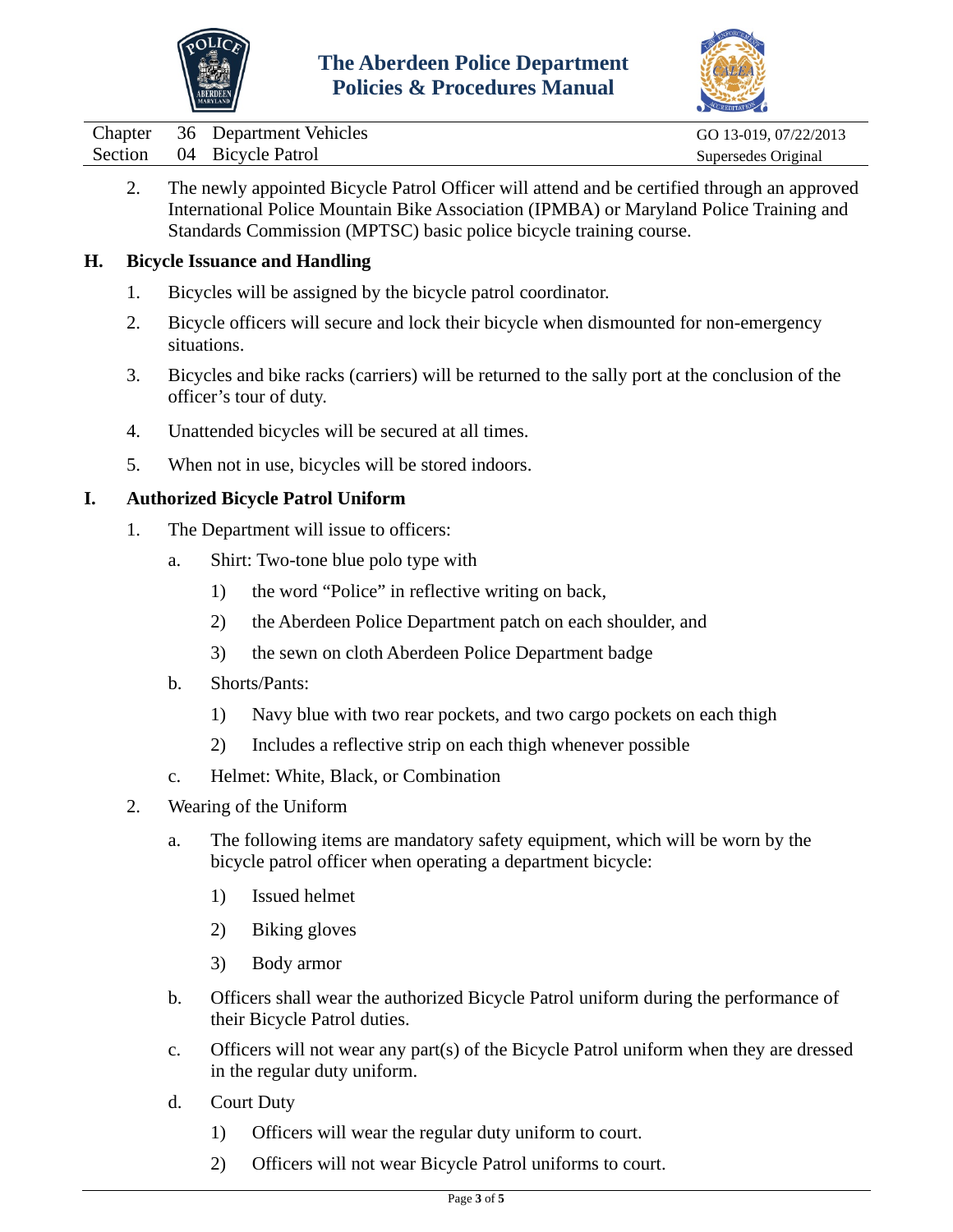



Chapter 36 Department Vehicles GO 13-019, 07/22/2013

Section 04 Bicycle Patrol Supersedes Original

- 3. Officers are allotted a shoe/boot allowance
	- a. Black low cut socks with limited markings
	- b. Black short/low style sneakers with limited markings
- 4. Eye and Hand protection are recommended
	- a. Bicycle riding style gloves
	- b. Safety goggles/glasses
- 5. The reflective vest will be carried by each bicycle patrol officer.

#### **J. Bicycle Inspections**

- 1. Bicycle patrol officers are responsible for the appearance and condition of their bicycles, equipment and uniforms.
- 2. Officers will conduct a mechanical inspection of their bicycles prior to patrol, and will advise their supervisor of any damage or unsafe condition of the bicycle.
- 3. Officers will conduct another inspection of their bicycles at the end of their patrol.
- 4. *IPMBA Bicycle Replacement Guidelines* 9/23009 has set standards to ensure officer safety
	- a. The frame
		- 1) Frames should be inspected frequently for cracks, during routine service or at the least annually, by a qualified bike mechanic.
		- 2) If the frame is in good shape, everything else can be repaired or replaced.
		- 3) If the frame is damaged, it should be replaced.
		- 4) Parts from the damaged frame, if they are still serviceable, can be used on the new frame.
	- b. The fork
		- 1) Check for cracks and misalignment problems to prevent a catastrophic failure and rider injury.
		- 2) Check for internals that leak and damaged seals.

#### **K. Damage to Bicycles**

- 1. Supervisors will be required to conduct an investigation into accidents and damage to any department bicycle.
- 2. Supervisors will submit the results of the investigation to the Chief of Police through the chain of command.

#### **L. Maintenance and Repairs**

1. If it is determined that the bicycle is unsafe to operate, the officer will notify the supervisor, and document the noted deficiencies on APD Form # 37 Buck Slip and submit the form to the Bicycle Patrol Coordinator.